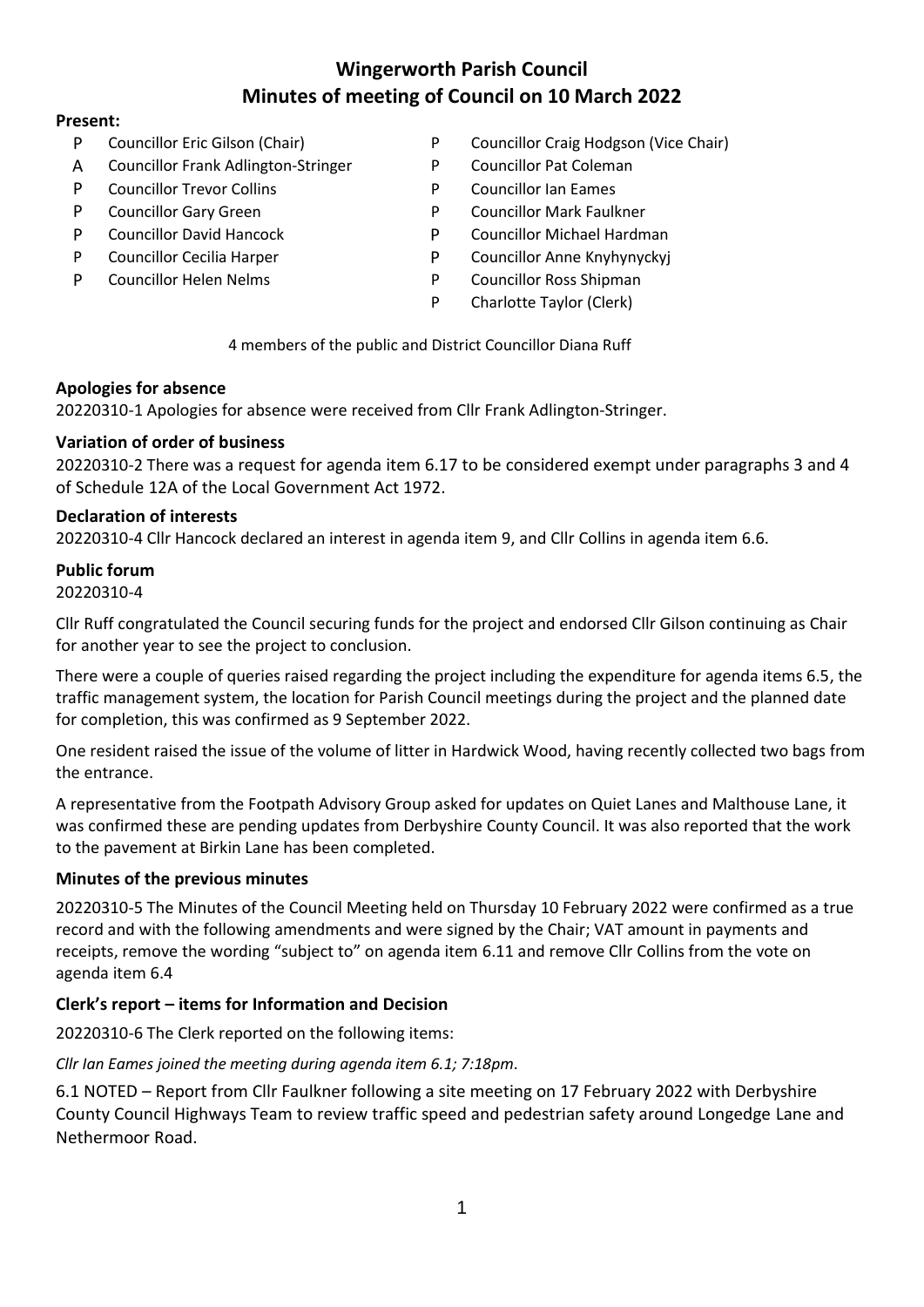RESOLVED IN PRINCIPLE – Proposal to purchase and operate three Speed Indicator Device units at a cost of £4,000 per unit once DCC have approved the new protocol was unanimously approved by the Council.

RESOLVED - Proposal to seek further information from Bridget Gould to conduct a speed and vehicle classification survey at Longedge Lane was unanimously approved by the Council.

RESOLVED – Proposal to identify areas of traffic concerns with a view to requesting a further site visit from Traffic Safety Officers was unanimously approved by the Council.

NOTED: To include the following areas; Swathwick Lane, between Chartwell Avenue and Watson Lane, Hillhouses Lane, and Birkin Lan, particularly around Bolehill Lane.

6.2 RESOLVED – Approval of expenditure of £1,810 to register Council sites with the Land Registry was unanimously approved by the Council.

6.3 RESOLVED - Expenditure on Wall Pond overflow pipe - £650 plus £800 to complete the second phase of work on the overflow pipe from the Wall Pond was unanimously approved by the Council.

6.4 RESOLVED - lobby MP on the NALCO Local MP Day on the following issues was unanimously approved by the Council.

6.4.1 Highways issues and volume of traffic on the A61 exasperated by the cumulative impact of planning developments on highways infrastructure.

6.4.2 Review legislation restricting repeater road 30mph speed signage in towns and villages with street lights.

6.4.3 Increasing Local Government funding to support the maintenance of footpaths, roads and street signs.

6.5 RESOLVED - Expenditure for the Parish Hall Project at a cost of £15,110 was unanimously approved by the Council.

6.5.1 – Storage; £1,360

6.5.2 – Support groups with temporary relocation; £2,250

6.5.3 – Mascot QS Services to support the Council from contract signing to completion of project (based upon a 28-week programme); £11,500

# 6.6 NOTED - Allotment Update

It was reported that The Allotment Association received notification from the FCA at the end of February that their application to register as The Wingerworth Co-operative Society Limited has been approved. They plan to run both organisations in parallel, with The Allotment Association officially ceasing on 31 March 2022, subject to a new lease being in place.

RESOLVED - Expenditure for legal team to review the Lease; £500-£750 was approved by the Council.

The motion was approved 11-2;

For – Cllrs Coleman, Eames, Gilson, Green, Faulkner, Hancock, Hardman, Hodgson, Knyhynyckyj, Nelms and Shipman

Against – No one voted against the item

Abstain – Cllr Collins and Harper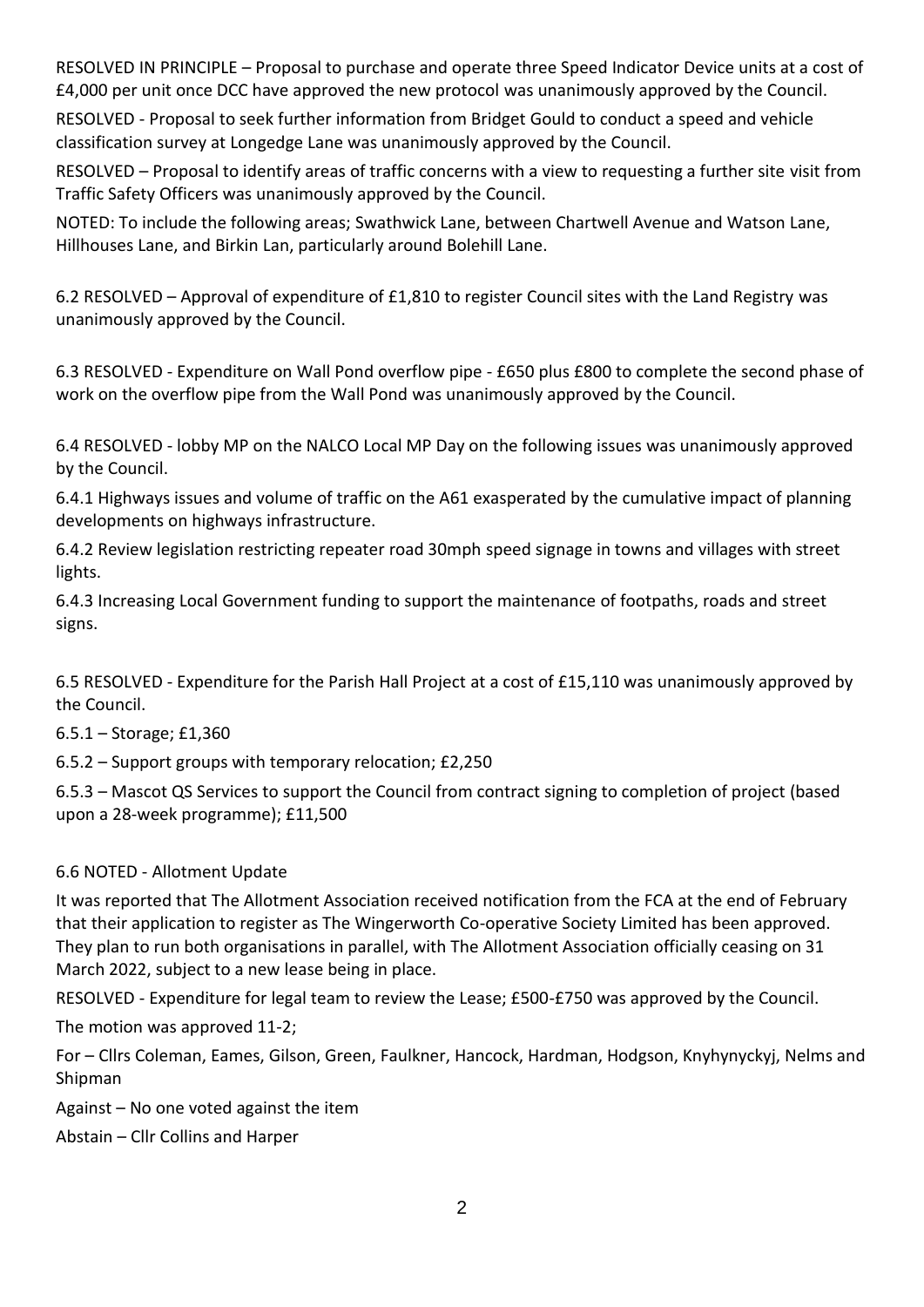6.7 RESOLVED – Accept proposal from Angling Association for permission to manage the fish in the Wall Pond.

The motion was approved 11-2;

For – Cllrs Coleman, Collins, Eames, Gilson, Green, Faulkner, Hardman, Harper, Knyhynyckyj, Nelms and Shipman

Against – Cllr Hodgson

Abstain – Cllr Hancock

6.8 RESOLVED – Approval of expenditure for Annual Insurance Premium at a cost of £3,680 was unanimously approved by the Council.

6.9 DEFERRED – To defer expenditure to proceed with biennial Tree Survey at a cost of £1,250 to 2023 was unanimously approved by the Council.

6.10 RESOLVED - To accept the proposal from the Adlington Working Group for signage and noticeboards at a cost of £4,548 from S106 monies was unanimously approved by the Council. RESOLVED – To proceed with the next stage of the footpath at Adlington as a cost of £12,394 from S106 monies was unanimously approved by the Council.

6.11 NOTED: Committee Review to take place on Thursday 17 March 2022 at 7:00pm

6.12 RESOLVED – To proceed with the purchase of plaques to commemorate the tree planting for the Queen's Jubilee at a cost of £289.98 was unanimously approved by the Council.

6.13 Proposals from the Community Engagement Committee

6.13.1 Proposal to invite Cllrs Faulkner, Green and Adlington-Stringer to join the Community Engagement Committee was unanimously approved by the Council.

6.13.2 Proposal that Wingerworth Parish Council chose a charity annually to make a donation to, from any profits made from Council events was unanimously approved by the Council.

6.14 NOTED: Annual Meeting of Electors to take place on Thursday 31 March 2022 The meeting will include an opportunity for residents and groups to view the plans for the Parish Hall and address any queries.

6.15 RESOLVED - Approval of Expenditure of up to £3,000 to appoint a civil engineer to review the drainage solution.

Mascot Management have had an initial look through the drawings and bills of quantities. They have recommended that impartial advice is sought from a civil engineer to ensure that the solution is fit for purpose, or propose a different solution.

The motion was approved 12-1;

For – Cllrs Coleman, Collins, Eames, Gilson, Faulkner, Hancock, Hardman, Harper, Hodgson, Knyhynyckyj, Nelms and Shipman

Against – No one voted against the item

Abstain – Cllr Green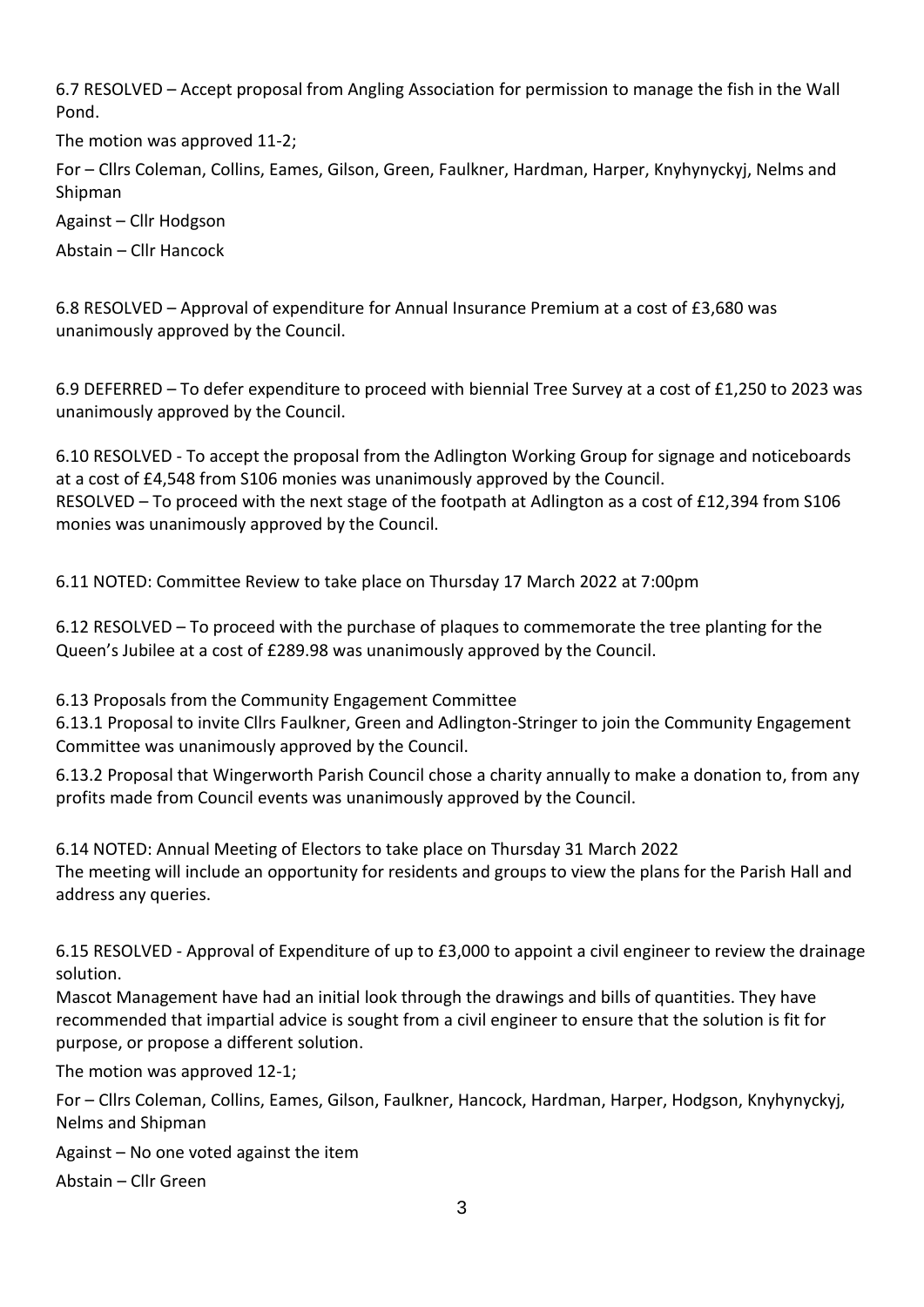6.16 RESOLVED - To proceed with the proposal to register the Parish Council for VAT, with the option to tax the Parish Hall at a cost of £1,470.

Proposal to register the Parish Council for VAT, with the option to tax the Parish Hall.

Costs for support to complete the registration process - £750

Annual support costs - £720 per annum

The motion was approved 11-2;

For – Cllrs Collins, Gilson, Faulkner, Green, Hancock, Hardman, Harper, Hodgson, Knyhynyckyj, Nelms and Shipman

Against – Cllr Eames

Abstain – Cllr Coleman

6.17 DEFERRED - To form a working group to proceed with the proposal to Future-Proofing Wingerworth Parish to meet the long-term needs of the residents was deferred to the April Council meeting. Proposal from Cllrs Adlington-Stringer, Collins, Green, Hancock, Hodgson and Nelms, to Future-Proof Wingerworth Parish; enclosed.

6.18 RESOLVED - Approval of expenditure to recommission water tank at Bowling Green at a cost of £826 was approved by the Council.

The motion was approved 11-2;

For – Cllrs Coleman, Collins, Eames, Gilson, Green, Faulkner, Hancock, Hardman, Harper, Knyhynyckyj and Shipman

Against – Cllr Hodgson

Abstain – Cllr Nelms

# **Review of action plan**

20220310-7 The action plan was reviewed.

#### **Correspondence received**

20220310-8 Correspondence received was noted.

8.1 DALC January Newsletter.

8.2 DALC January 2 Newsletter.

8.3 NEDDC Cllr Collins elected as Parish Council representative on NEDDC Standards Committee.

# **Planning Applications**

20220310-9 The listed applications were noted.

# **Planning Decisions**

20220310-10 The listed decisions were noted.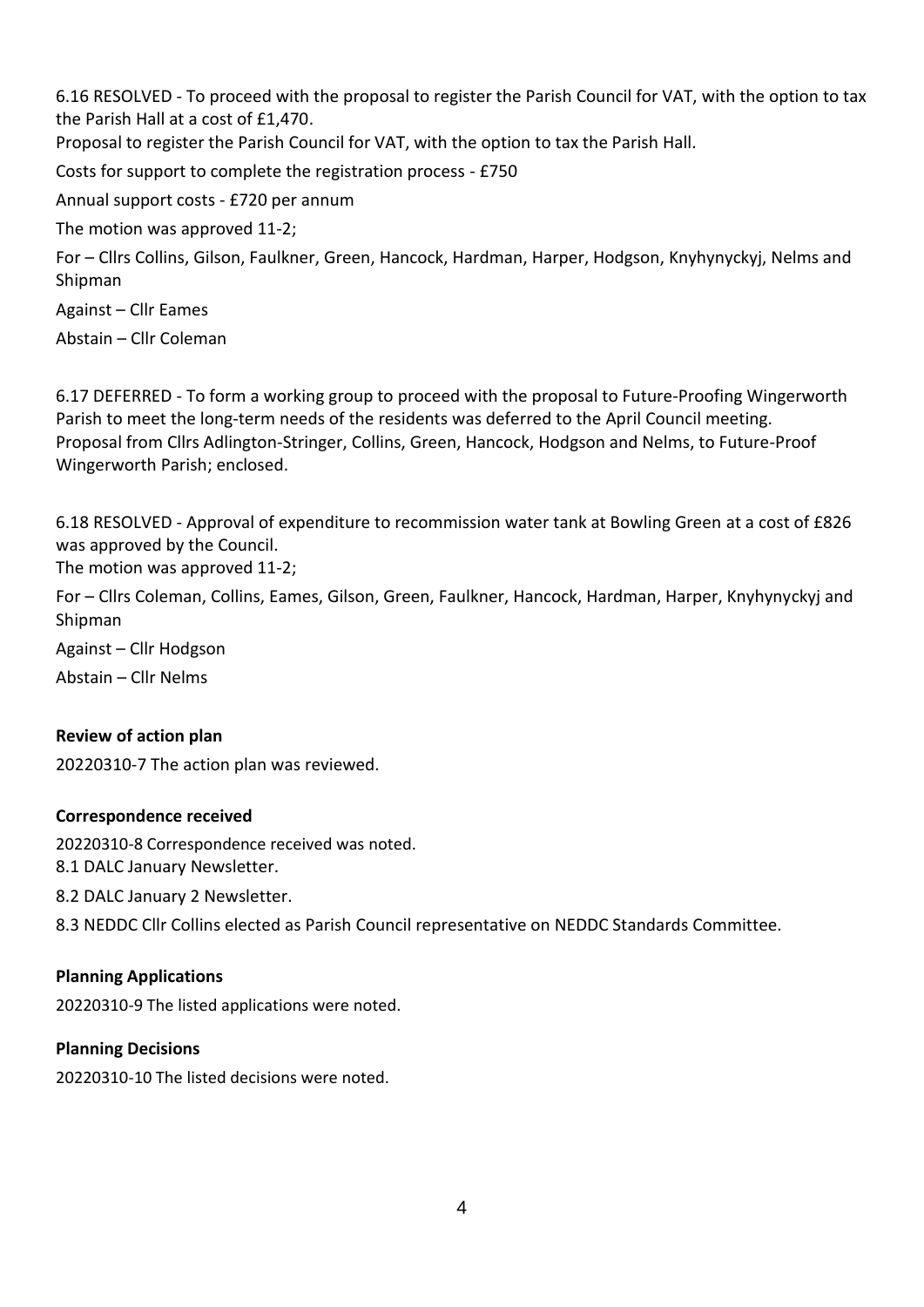# **Accounts**

20220310-11 Receipts noted and the payments below were approved.

| Receipts and Payments for February 2022 |                 |                              |                   |            |                                           |  |  |  |  |
|-----------------------------------------|-----------------|------------------------------|-------------------|------------|-------------------------------------------|--|--|--|--|
| Receipts                                |                 |                              |                   |            |                                           |  |  |  |  |
| Date                                    | Ref             | Payer                        | Amount<br>$(f_s)$ |            | Detail                                    |  |  |  |  |
| 03-Feb-22                               | <b>BACS</b>     | Mother and Toddler           | 39.00             |            | Lettings                                  |  |  |  |  |
| 03-Feb-22                               | <b>BACS</b>     | Slimming World               | 152.00            |            | Lettings                                  |  |  |  |  |
| 03-Feb-22                               | <b>BACS</b>     | Badminton                    | 54.00             |            | Lettings                                  |  |  |  |  |
| 07-Feb-22                               | <b>BACS</b>     | <b>Table Tennis</b>          | 187.50            |            | Lettings                                  |  |  |  |  |
| 07-Feb-22                               | <b>BACS</b>     | <b>Table Tennis</b>          | 285.00            |            | Lettings                                  |  |  |  |  |
| 08-Feb-22                               | <b>BACS</b>     | <b>Shannon Louise Dance</b>  | 156.00            |            | Lettings                                  |  |  |  |  |
| 15-Feb-22                               | 926             | Badminton                    | 90.00             |            | Lettings                                  |  |  |  |  |
| 15-Feb-22                               | 927             | Lee Rowley                   | 18.50             |            | Lettings                                  |  |  |  |  |
| 16-Feb-22                               | <b>BACS</b>     | Aviva                        | 4,800.68          |            | <b>Insurance Claim</b>                    |  |  |  |  |
| 18-Feb-22                               | <b>BACS</b>     | <b>LTA</b>                   | 180.00            |            | Overpayment LTA Reg                       |  |  |  |  |
| 18-Feb-22                               | <b>BACS</b>     | <b>Barksby</b>               | 23.00             |            | Lettings                                  |  |  |  |  |
| 23-Feb-22                               | 928             | <b>Horticultural Society</b> | 56.00             |            | Lettings                                  |  |  |  |  |
| 23-Feb-22                               | 929             | <b>Groovy Moovers</b>        | 69.00             |            | Lettings                                  |  |  |  |  |
| 28-Feb-22                               | <b>INT</b>      | <b>RBS</b>                   | 2.34              |            | Interest                                  |  |  |  |  |
|                                         |                 |                              | 6,113.02          |            |                                           |  |  |  |  |
|                                         |                 |                              |                   |            |                                           |  |  |  |  |
| Date                                    | Referenc        | Payee                        | Total             | <b>VAT</b> | Detail                                    |  |  |  |  |
|                                         | e               |                              | Amount            |            |                                           |  |  |  |  |
| 01-Feb-22                               | <b>DD</b>       | <b>British Gas</b>           | 15.63             | 0.74       | <b>Electricity at Parish Hall</b>         |  |  |  |  |
| 15-Feb-22                               | <b>SO</b>       | Mr D Robins                  | 500.00            | 0.00       | <b>Bowling Green Maintenance</b>          |  |  |  |  |
| 16-Feb-22                               | <b>DPC</b>      | <b>NEDDC</b>                 | 100.00            | 0.00       | Chairs Appeal                             |  |  |  |  |
| 16-Feb-22                               | <b>DPC</b>      | Hags SMP Ltd                 | 240.00            | 40.00      | Replacement swing seat -<br>Adlington     |  |  |  |  |
| 16-Feb-22                               | <b>DPC</b>      | <b>NEDDC</b>                 | 1,525.50          | 254.25     | Charges for emptying dog<br>bins Q3       |  |  |  |  |
| 16-Feb-22                               | <b>DPC</b>      | Euroffice Ltd                | 119.91            | 19.98      | Office consumables                        |  |  |  |  |
| 16-Feb-22                               | <b>DPC</b>      | <b>Buildbase</b>             | 40.19             | 6.70       | Consumables - P Hall                      |  |  |  |  |
| 16-Feb-22                               | <b>DPC</b>      | <b>Print Shack</b>           | 183.00            | 0.00       | <b>Flyers for Queens Jubilee</b>          |  |  |  |  |
| 16-Feb-22                               | <b>DPC</b>      | <b>DALC</b>                  | 40.00             | 0.00       | <b>Training Course</b>                    |  |  |  |  |
| 16-Feb-22                               | <b>DPC</b>      | Drainage 2000                | 270.00            | 45.00      | Drainage Survey                           |  |  |  |  |
| 16-Feb-22                               | <b>DPC</b>      | MukTubs                      | 85.00             | 0.00       | Skip for Churchyard<br>Maintenance        |  |  |  |  |
| 16-Feb-22                               | <b>DPC</b>      | <b>NEDDC</b>                 | 5,448.44          | 0.00       | Salaries                                  |  |  |  |  |
| 16-Feb-22                               | DPC             | Paul Smart                   | 588.00            | 98.00      | Grit run                                  |  |  |  |  |
| 16-Feb-22                               | <b>DPC</b>      | Euroffice Ltd                | 45.59             | 7.60       | Office consumables                        |  |  |  |  |
| 16-Feb-22                               | <b>DPC</b>      | SecureAField                 | 71.88             | 11.98      | <b>Footpath Materials</b>                 |  |  |  |  |
| 18-Feb-22                               | <b>DD</b>       | <b>British Gas</b>           | 620.43            | 103.40     | Gas at Parish Hall                        |  |  |  |  |
| 21-Feb-22                               | <b>CHG</b>      | <b>RBS</b>                   | 14.35             | 0.00       | <b>Bank Charges</b>                       |  |  |  |  |
| 22-Feb-22                               | SO <sub>1</sub> | Personnel Advice             | 120.00            | 20.00      | <b>HR Services</b>                        |  |  |  |  |
| 24-Feb-22                               | DD              | <b>Business Stream</b>       | 49.75             | 0.00       | Water Charges P Hall                      |  |  |  |  |
| 28-Feb-22                               | <b>DPC</b>      | Wingerworth                  | 350.00            | 0.00       | S137 Donation                             |  |  |  |  |
|                                         |                 | <b>Community Festival</b>    |                   |            |                                           |  |  |  |  |
| 28-Feb-22                               | <b>DPC</b>      | <b>Heron Publications</b>    | 312.00            | 52.00      | Wings                                     |  |  |  |  |
| 28-Feb-22                               | <b>DPC</b>      | <b>NEDDC</b>                 | 396.73            | 66.12      | $Supply + install dog bin -$<br>Murray Ln |  |  |  |  |